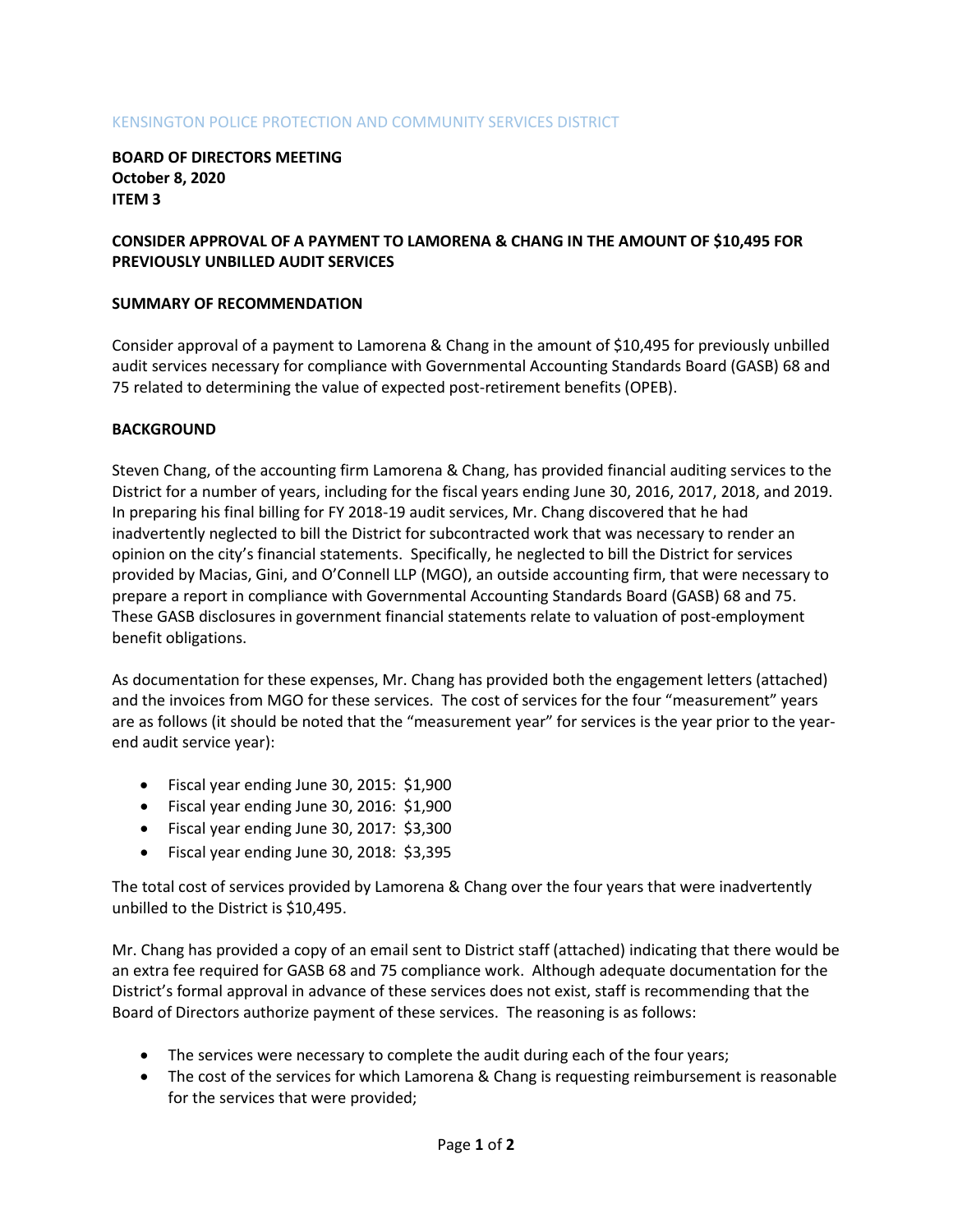- Lamorena & Chang incurred the cost for this work on behalf of the District;
- Staff believes that, had Mr. Chang sought formal approval for the cost of additional services, it is quite likely that staff would have approved it and initiated the formal procedures required to do so.

In sum, a "fair" analysis of the circumstances would suggest that the District should reimburse Lamorena & Chang for the costs of the services that they paid benefitting the District. Because the amount that is being requested to be paid is higher than the approval authority of the General Manager, staff is recommending Board approval of this payment.

# **RECOMMENDATION**

Approve a payment to Lamorena & Chang in the amount of \$10,495 for previously unbilled audit services necessary for compliance with Governmental Accounting Standards Board (GASB) 68 and 75 related to determining the value of expected post-retirement benefits (OPEB)

# **FISCAL IMPACT**

The cost for the recommended payment can be accommodated in the FY 2020-21 budget.

# **ATTACHMENTS**

- Engagement letters from Macias, Gini, and O'Connell LLP (MGO) for financial services related to GASB 68 and 75
- Copy of email to Tony Constantouros, former General Manager, KPPCSD, and Lynn Wolter, regarding additional audit service fees

### **SUBMITTED BY**:

Bill Lindsay General Manager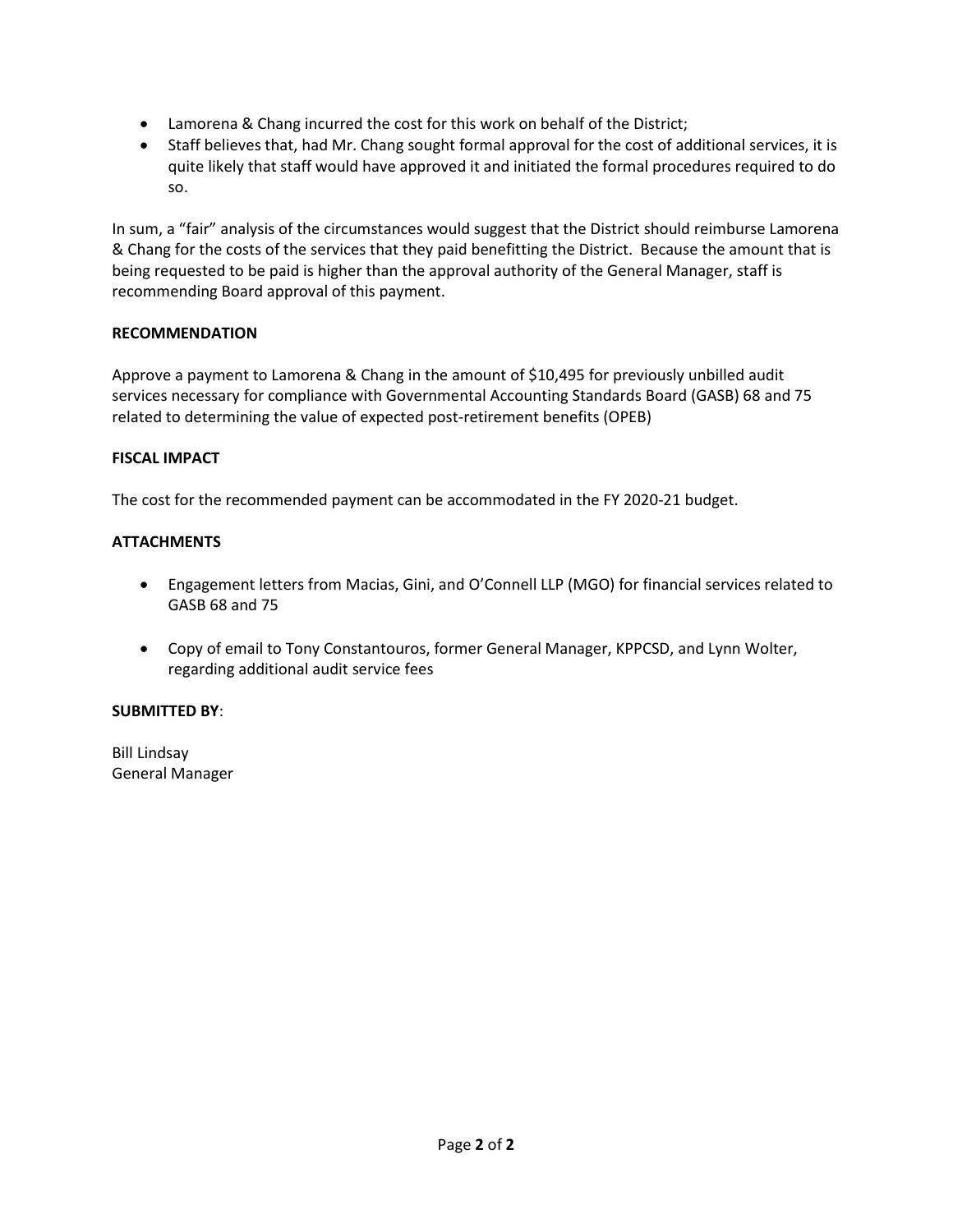

Certified Public Accountants

July 30, 2019

Steven Chang Lamorena & Chang CPA 22 Battery Street, Suite 412 San Francisco, CA 94111

Dear Mr. Chang,

We are pleased to confirm the support services MGO will provide pertaining to the provisions of Governmental Accounting Standards Board Statement No. 68, Accounting and Financial Reporting for Pensions—an amendment of GASB Statement No. 27 (GASB 68) and Statement No. 75, Accounting and Financial Reporting for Postemployment Benefits Other than Pensions (GASB 75). We will provide GASB 68 and 75 support services, including the preparation of a consolidated report with the required information to close your books, to assist with financial statement disclosures and required supplementary information, and to be ready for your annual audit.

To assist the Kensington Police Protection and Community Services District (the District) with its GASB 68 accounting valuation of the safety risk pool for the June 30, 2018 measurement date, and GASB 75 journal entry support for Other Postemployment Benefits (OPEB), we will prepare and provide a report which will include the following deliverables:

- $\bullet$ Journal entries necessary to record the proportionate share of collective pension amounts;
- The District's proportionate share of the net pension liability (NPL), NPL sensitivity, and deferral amounts based on percentages obtained from CalPERS;
- All employer-specific deferrals and associated amortization schedules;  $\bullet$
- The adjustment to pension expense for the difference in proportions due to CalPERS' methodologies;
- Pension expense, with the employer-specific amounts; and
- Other amounts required for the District's financial statement note disclosures and required supplementary information.

Our fee estimate, outlined in the schedule below, is based on anticipated cooperation from the District and the assumption that unexpected circumstances or requirements will not be encountered during the engagement. If sufficient additional time is needed, we will discuss it with management and arrive at a new fee estimate before we incur additional costs.

|                                 | Hours | Rates | Fees    |
|---------------------------------|-------|-------|---------|
| Partner and technical reviewers | 6.0   | 400   | 2,400   |
| Senior associates               | 5.0   | 175   | 875     |
| Administrative staff            | 1.0   | 120   | 120     |
|                                 |       |       | \$3,395 |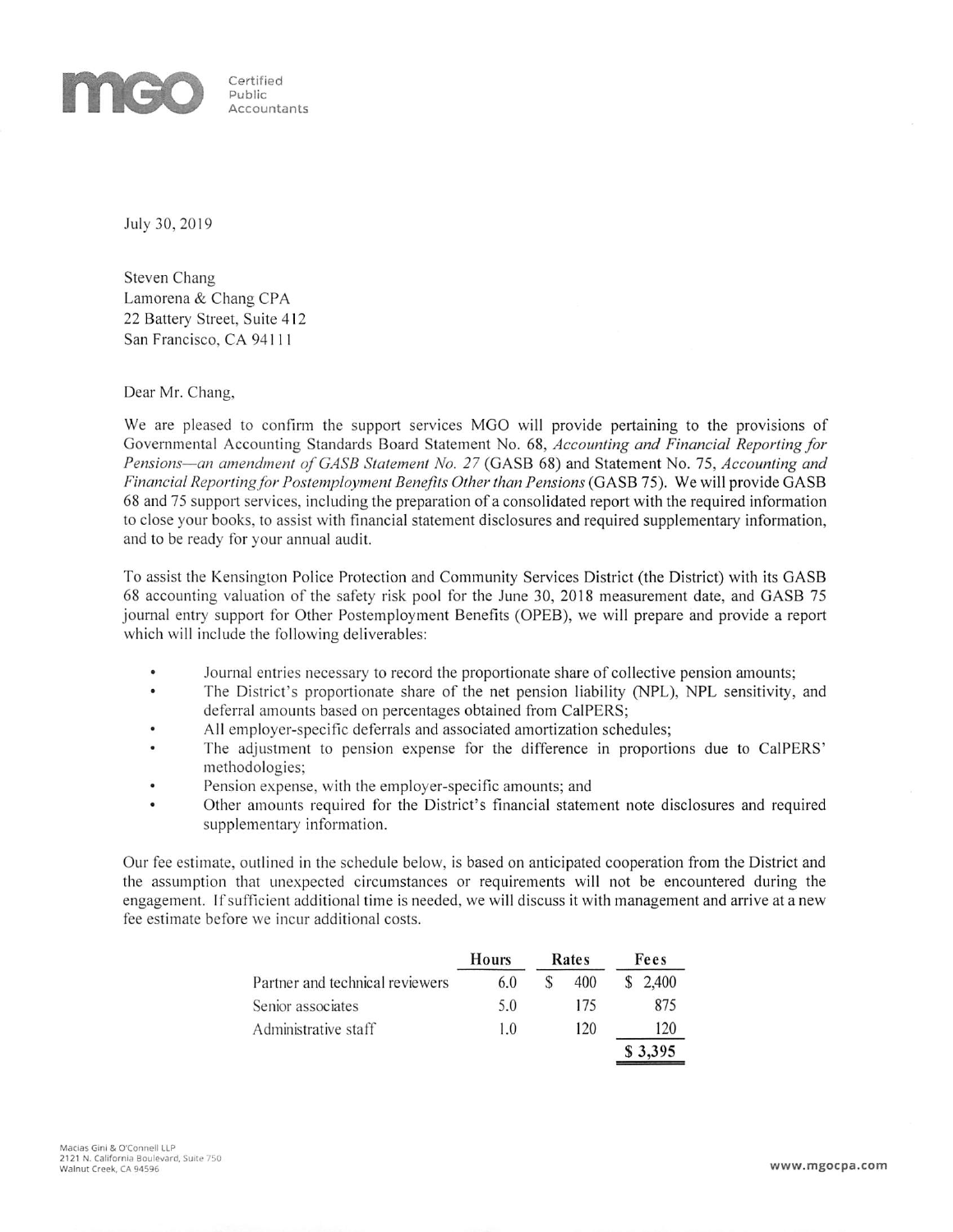We appreciate this opportunity to be of assistance to the District and believe this letter accurately summarizes the significant terms of our engagement. If you have any questions, please contact me directly at 925.395.2808. If you agree with the terms of our engagement as described in this letter, please sign the enclosed copy and return it to us.

Sincerely,

Dovid Bullock

David Bullock, CPA **MGO Partner** 

**RESPONSE:** 

|        | This letter correctly sets forth the understanding of the Lamorena & Chang CPA. |
|--------|---------------------------------------------------------------------------------|
| By:    |                                                                                 |
| Title: | 27/20/9                                                                         |
| Date:  |                                                                                 |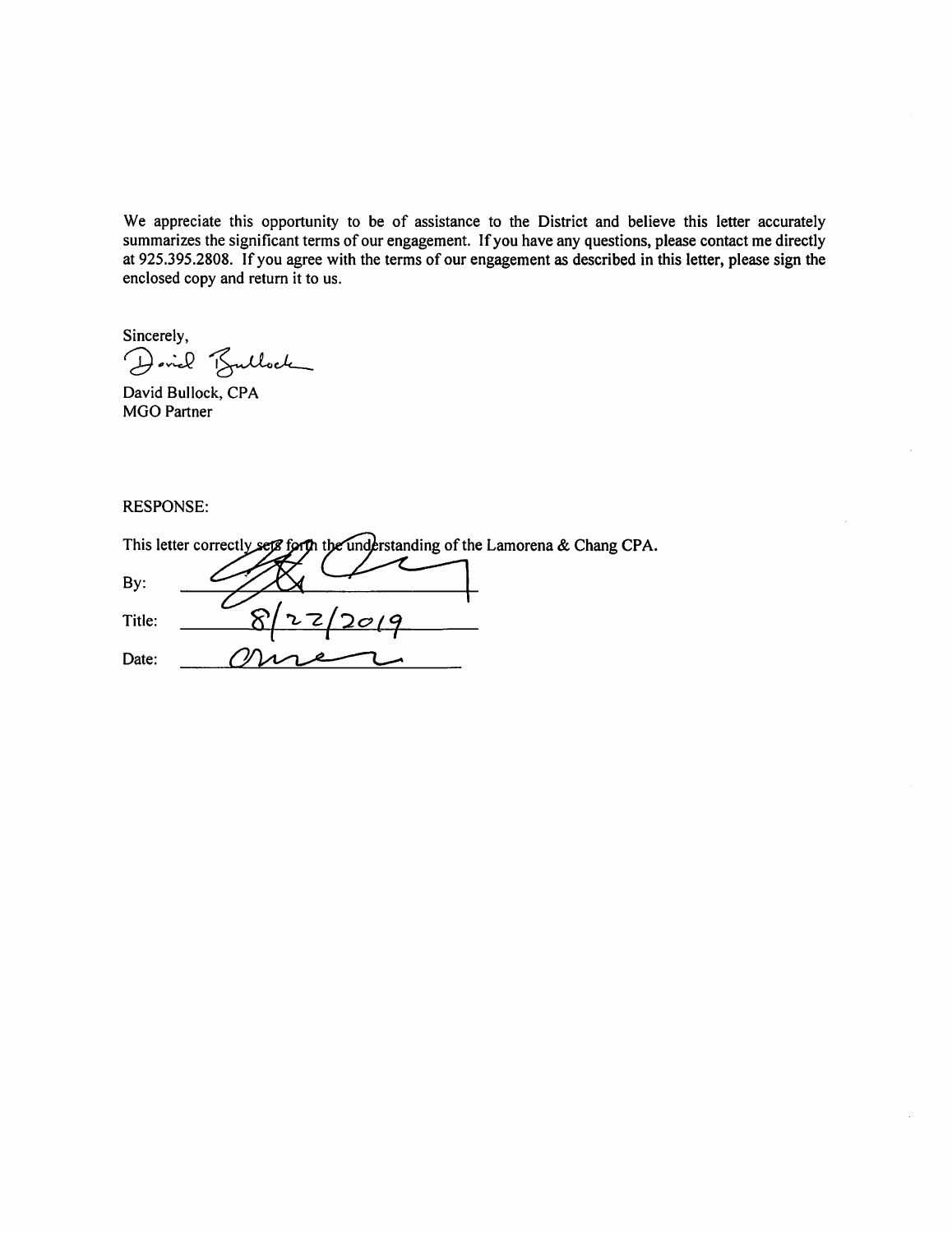

October 30, 2018

Steven Chang Lamorena & Chang CPA 22 Battery Street, Suite 412 San Francisco, CA 94111

Dear Mr. Chang,

We are pleased to confirm the support services MGO will provide pertaining to the provisions of Governmental Accounting Standards Board Statement No. 68, Accounting and Financial Reporting for Pensions-an amendment of GASB Statement No. 27 (GASB 68) and Statement No. 75, Accounting and Financial Reporting for Postemployment Benefits Other than Pensions (GASB 75). We will provide GASB 68 and 75 support services, including the preparation of a consolidated report with the required information to close your books, to assist with financial statement disclosures and required supplementary information. and to be ready for your annual audit.

To assist the Kensington Police Protection and Community Services District (District) with its GASB 68 accounting valuation of the safety risk pool for the June 30, 2017 measurement date, and GASB 75 journal entry support for Other Postemployment Benefits (OPEB), we will prepare and provide a report which will include the following deliverables:

- Journal entries necessary to record the proportionate share of collective pension and OPEB amounts:
- The District's proportionate share of the net pension liability (NPL), NPL sensitivity, and × deferral amounts based on percentages obtained from CalPERS:
- All employer-specific deferrals and associated amortization schedules;
- The adjustment to pension expense for the difference in proportions due to CalPERS'  $\bullet$ methodologies;
- Pension expense, with the employer-specific amounts; and
- Other amounts required for the District's financial statement note disclosures and required supplementary information.

Our fee estimate, outlined in the schedule below, is based on anticipated cooperation from the District during the engagement. If sufficient additional time is needed, we will discuss it with management and arrive at a new fee estimate before we incur additional costs.

|                                 | Hours | Rates | Fees    |
|---------------------------------|-------|-------|---------|
| Partner and technical reviewers | 6.0   | 380   | \$2,280 |
| Senior associates               | 5.0   | 160   | 800     |
| Administrative assistance       | 1.0   | 120   | 120     |
|                                 |       |       | 3.200   |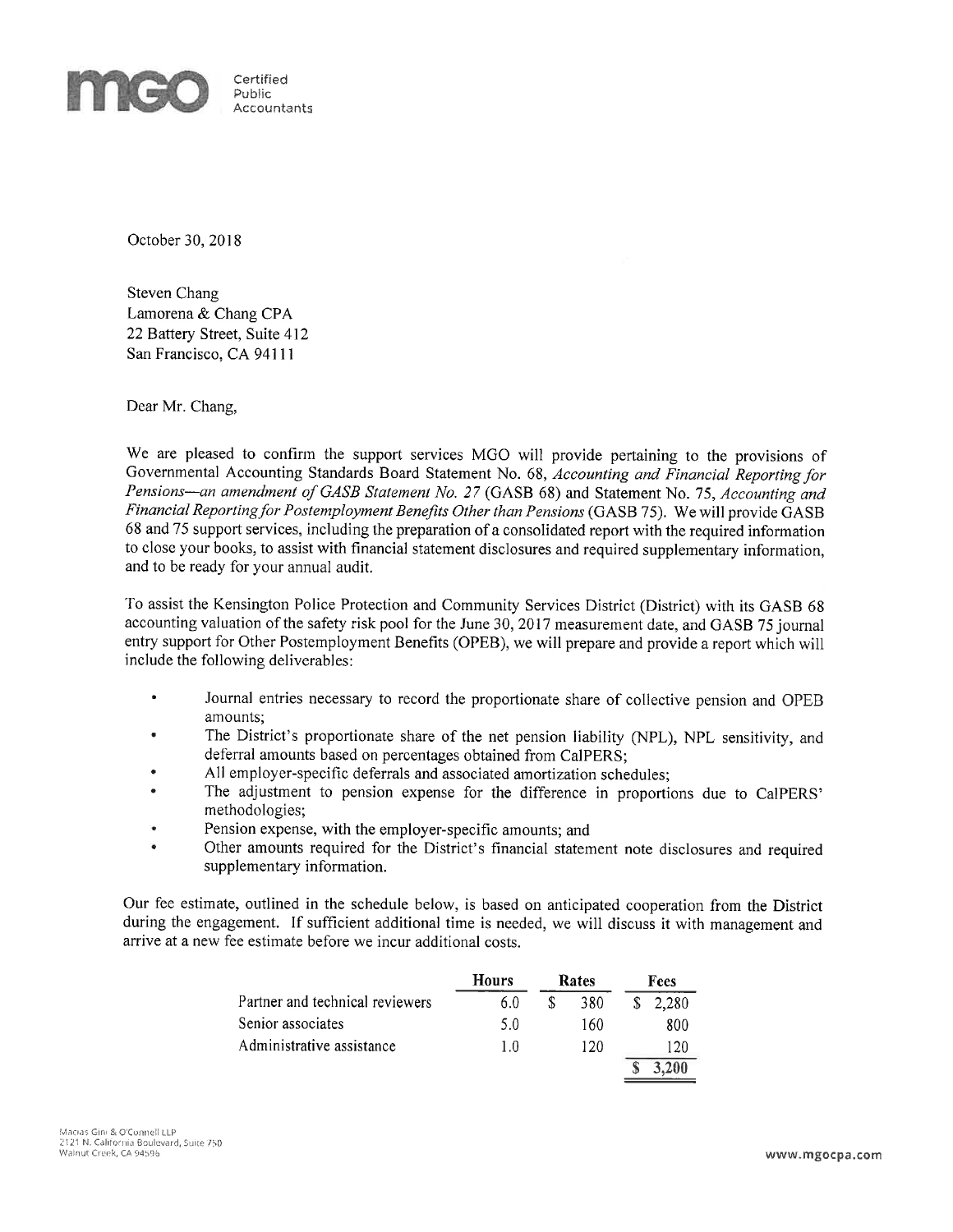We appreciate this opportunity to be of assistance to the District and believe this letter accurately summarizes the significant terms of our engagement. If you have any questions, please contact me directly at 925.395.2808. If you agree with the terms of our engagement as described in this letter, please sign the enclosed copy and return it to us.

Sincerely, Dovid Bullock

David Bullock, CPA MGO Partner

RESPONSE:

This letter correctly sets forth the understanding of the Lamorena & Chang CPA.

By: Title: Date: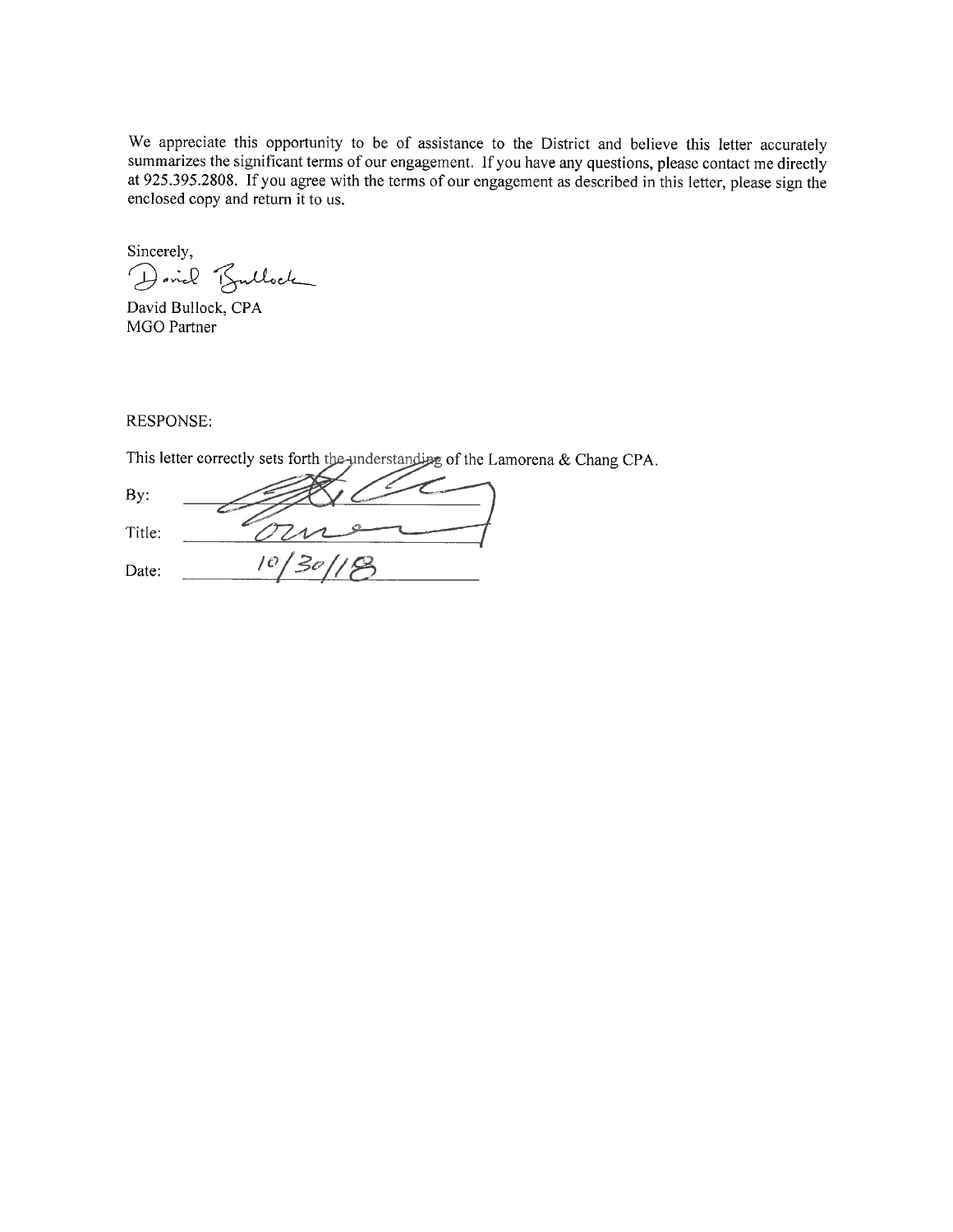

January 17, 2018

Steven Chang Lamorena & Chang CPA 22 Battery Street, Suite 412 San Francisco, CA 94111

Dear Mr. Chang,

We are pleased to confirm the support services MGO will provide pertaining to the provisions of Governmental Accounting Standards Board Statement No. 68, Accounting and Financial Reporting for Pensions—an amendment of GASB Statement No. 27 (GASB 68). We will provide GASB 68 support services, including the preparation of a consolidated report with the required information to close your books, to assist with financial statement disclosures and required supplementary information, and to be ready for your annual audit.

To assist the Kensington Police Protection and Community Services District (the District) with its GASB 68 accounting valuation of the safety risk pool for the June 30, 2016 measurement date, we will prepare and provide a report which will include the following deliverables:

- Journal entries necessary to record the proportionate share of collective pension amounts;
- The District's proportionate share of the net pension liability (NPL), NPL sensitivity, and  $\bullet$ deferral amounts based on percentages obtained from CalPERS;
- All employer-specific deferrals and associated amortization schedules;
- The adjustment to pension expense for the difference in proportions due to CalPERS' methodologies;
- Pension expense, with the employer-specific amounts; and  $\bullet$
- Other amounts required for the District's financial statement note disclosures and required supplementary information.

Our fee estimate, outlined in the schedule below, is based on anticipated cooperation from the District and the assumption that unexpected circumstances or requirements will not be encountered during the engagement. If sufficient additional time is needed, we will discuss it with management and arrive at a new fee estimate before we incur additional costs.

|                                 | Hours | Rates | Fees    |
|---------------------------------|-------|-------|---------|
| Partner and technical reviewers | 4.0   | -375  | \$1.500 |
| Senior associates               | 2.0   | 150   | 300     |
| Associates                      | 1.0   | 100   | 100     |
|                                 |       |       |         |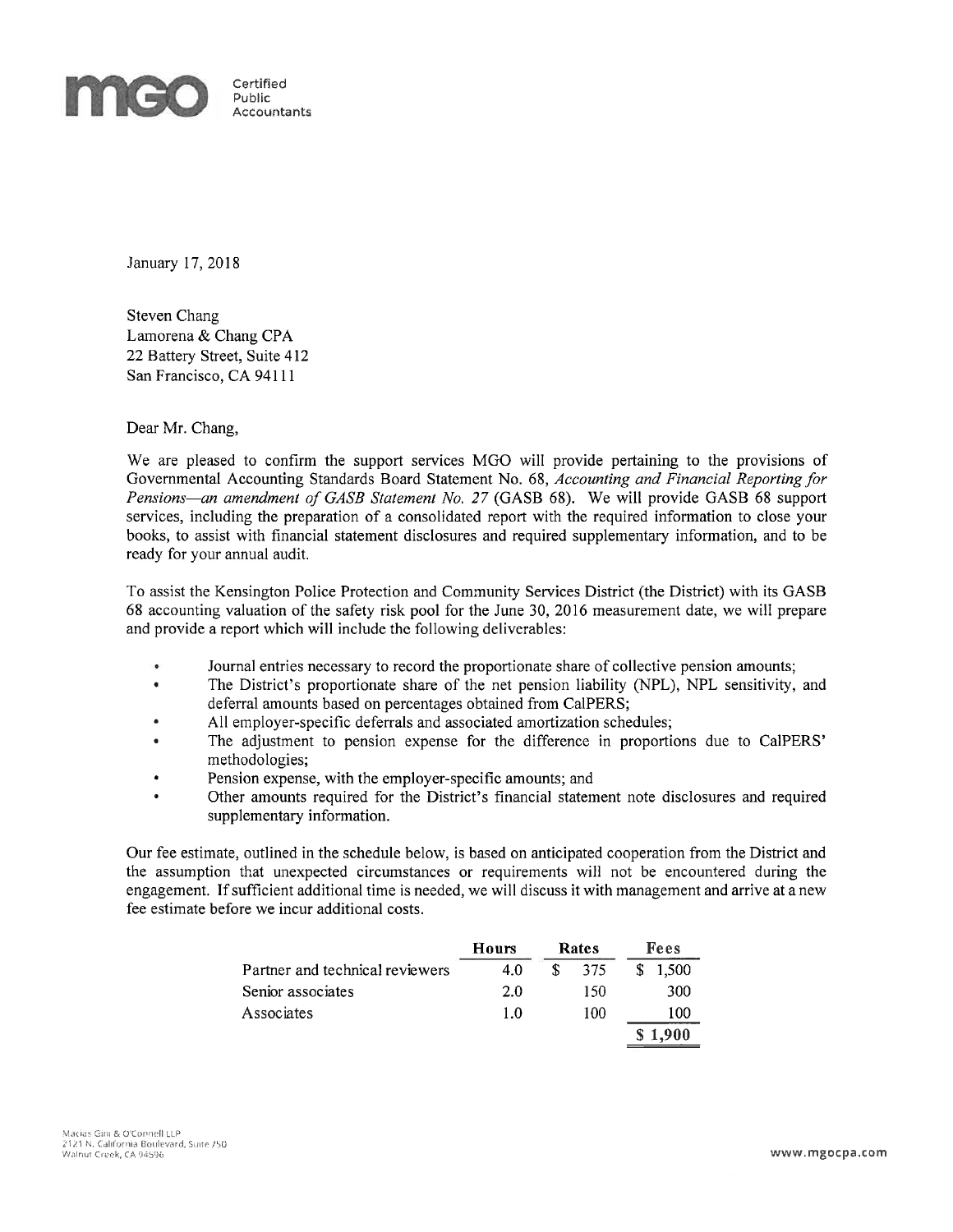We appreciate this opportunity to be of assistance to the District and believe this letter accurately summarizes the significant terms of our engagement. If you have any questions, please contact me directly at 925.395.2808. If you agree with the terms of our engagement as described in this letter, please sign the enclosed copy and return it to us.

Sincerely, Dovid Bullock

David Bullock, CPA MGO Partner

**RESPONSE:** 

This letter correctly sets forth the understanding of Lamorena & Chang CPA.

By: Title: Date: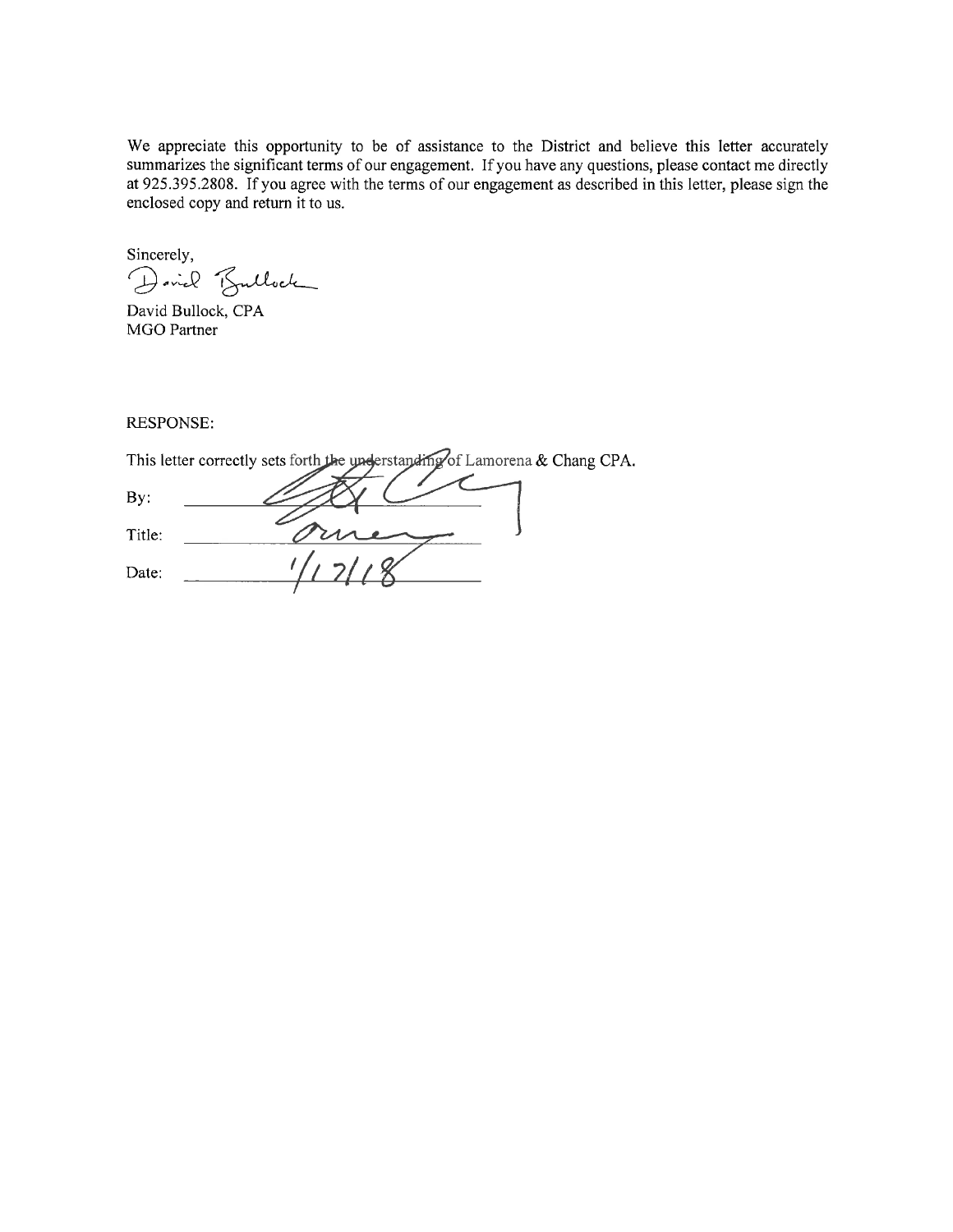

Certified Accountants

Century City Los Anjieles Newport Beach Oaldand Sacramento San Diego San Francisco Walnut Creek Woodland Hills

February 3, 2017

Steven Chang Lamorena & Chang CPA 22 Battery Street, Suite 412 San Francisco, CA 94111

Dear Mr. Chang

We are pleased to confirm the support services MGO will provide pertaining to the provisions of Governmental Accounting Standards Board Statement No. 68, Accounting and Financial Reporting for Pensions—an amendment of GASB Statement No. 27 (GASB 68).

Effective for the measurement date of June 30, 2015, CalPERS will no longer be providing individual GASB 68 Accounting Valuation Reports by rate plan within the miscellaneous and safety risk pools of the Public Agency Cost-Sharing Multiple-Employer Defined Benefit Pension Plan. As a result, the proportionate share calculation requirement has shifted directly to employers. As such, MGO will provide GASB 68 support services, including the preparation of a consolidated report with the required information to close your books, to assist with financial statement disclosures and required supplementary information, and to be ready for your annual audit.

**To assist the Kensington Police Protection and Community Services District (the District)** with its GASB 68 accounting valuation of the safety risk pool for the June 30, 2015 measurement date, we will prepare and provide a report which will include the following deliverables: **Lov KORECSD** 

- $\bullet$ Journal entries necessary to record the proportionate share of collective pension amounts;
- The Entity's proportionate share of the net pension liability (NPL), NPL sensitivity, and  $\bullet$ deferral amounts based on percentages obtained from CalPERS;
- All employer-specific deferrals and associated amortization schedules;
- The adjustment to pension expense for the difference in proportions due to CalPERS' methodologies;
- Pension expense, with the employer-specific amounts; and
- Other amounts required for the Entity's financial statement note disclosures and required supplementary information.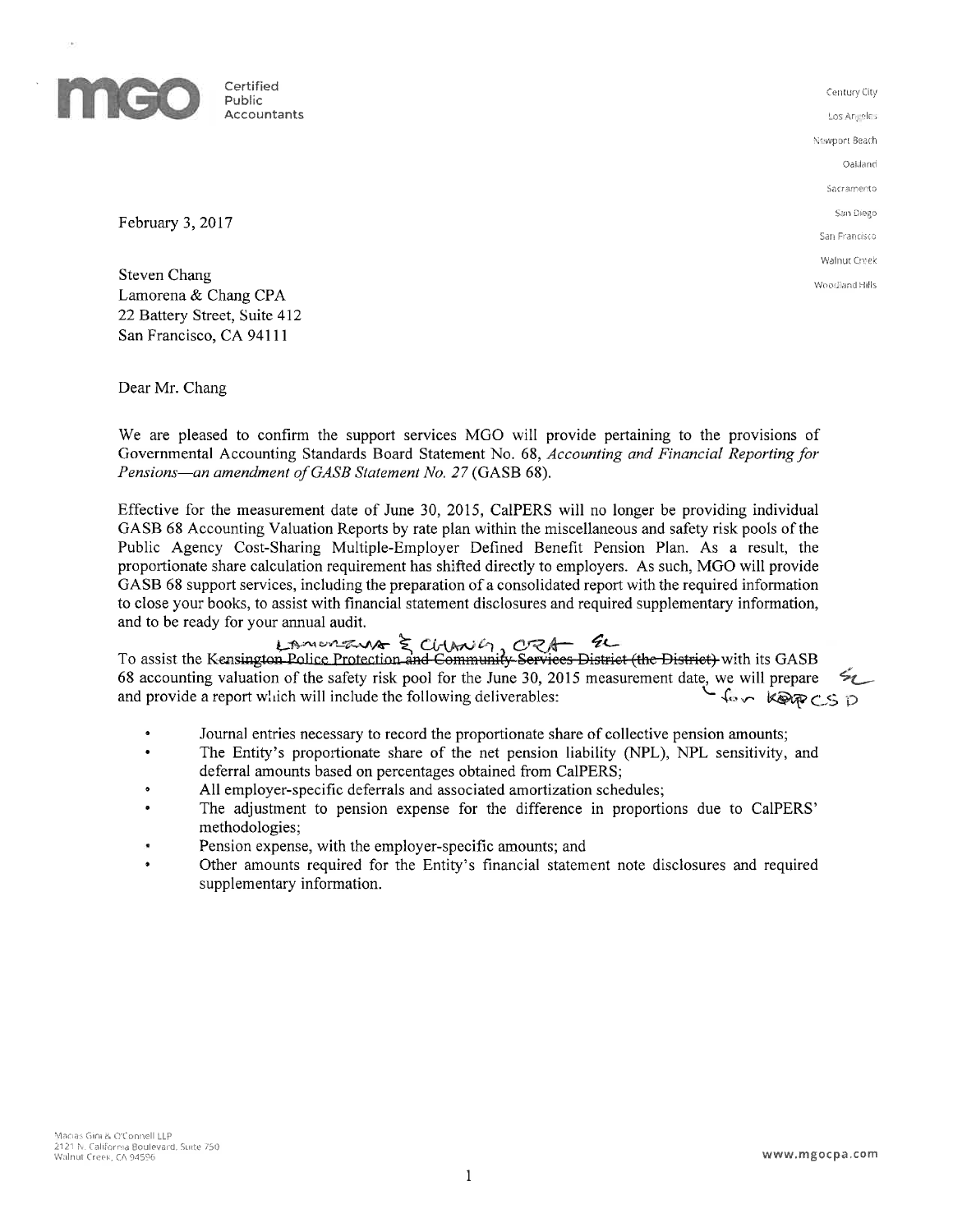with your fin Se

Our fee estimate, outlined in the schedule below, is based on anticipated cooperation from the District and the assumption that unexpected circumstances or requirements will not be encountered during the engagement. If sufficient additional time is needed, we will discuss it with management and arrive at a new fee estimate before we incur additional costs.

|                                 | Hours |    | Rates | Fees  |
|---------------------------------|-------|----|-------|-------|
| Partner and technical reviewers | 4.0   | S. | 375   | 1.500 |
| Senior associates               | 2.0   |    | 150   | 300   |
| Associates                      | 1.0   |    | 100   | 100   |
|                                 |       |    |       | 1,900 |
|                                 |       |    |       |       |

We appreciate this opportunity to be of assistance to the District and believe this letter accurately summarizes the significant terms of our engagement. If you have any questions, please contact me directly at 925.395.2808. If you agree with the terms of our engagement as described in this letter, please sign the enclosed copy and return it to us.

Sincerely,

Dovid Bullock

David Bullock, CPA **MGO Partner** 

**RESPONSE:** 

This letter correctly sets forth the understanding of the Kensington Police Protection and Community Services District.  $\overline{a}$ 

|        | ---   |  |
|--------|-------|--|
|        |       |  |
| Title: | wh er |  |

Date:  $2/3/2017$